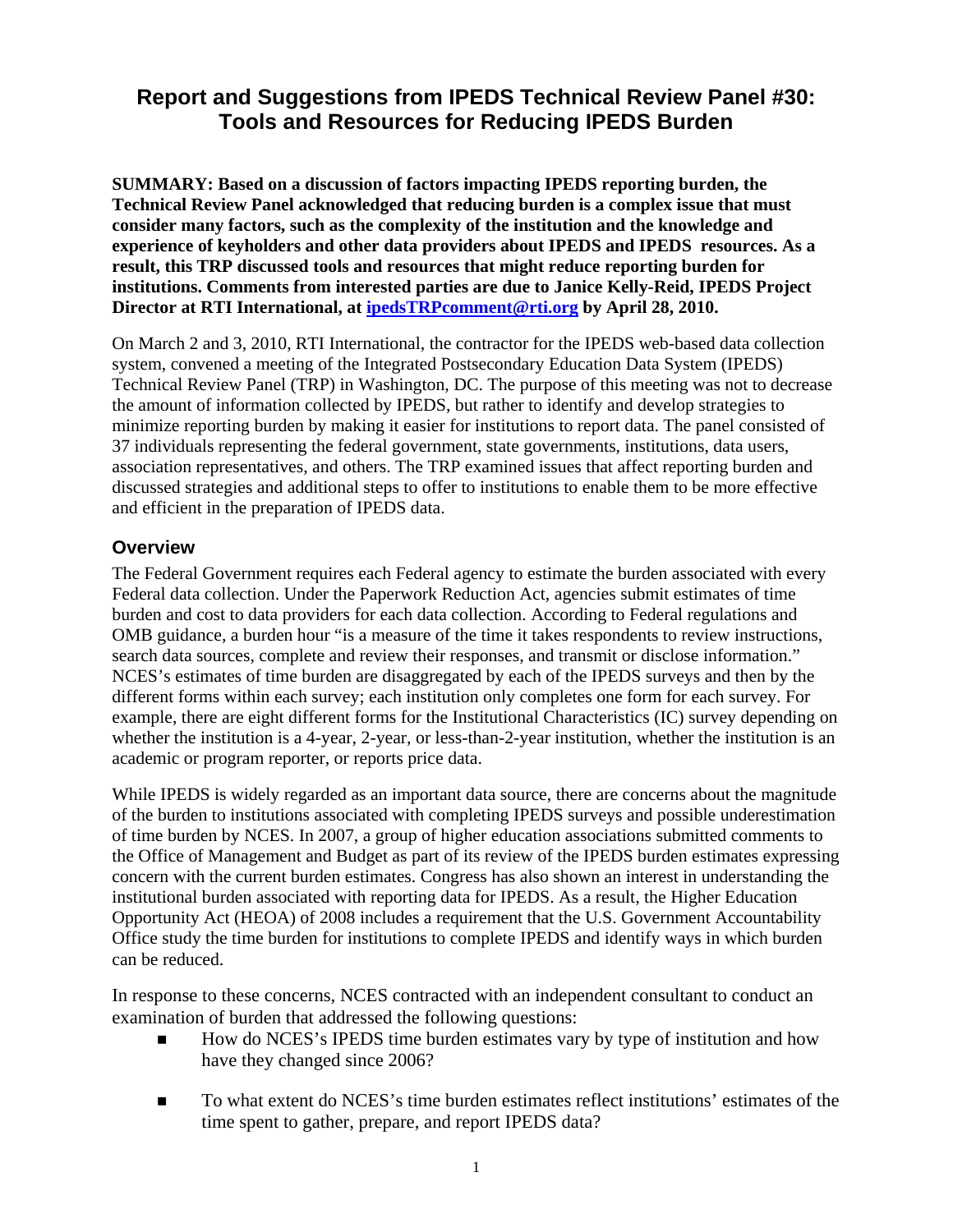- What factors affect institutions' estimates of time burden?
- What steps could NCES take to reduce time burden for institutions that complete IPEDS surveys?

The suggestions that resulted from this examination were as follows:

- 1. NCES should consider increasing their estimates of time burden to more accurately represent the time burden reported by the institutions.
- 2. NCES should continue estimating time burden by institution type, however NCES may want to incorporate new keyholders' lack of experience with IPEDS into estimates of time burden. NCES could increase each survey's time burden estimate to account for the extra time spent by a new keyholder to gather, prepare, and report data. Additional data would need to be gathered to determine the amount which those estimates should be inflated.
- 3. NCES could target information on training and resources to new keyholders. One method would be to imbed links to online trainings and webinars within the IPEDS data reporting system.
- 4. NCES could open each data collection earlier to allow keyholders more time to prepare and report IPEDS data.
- 5. NCES could develop additional worksheets and tools that would enable institutions to be more efficient in the preparation of IPEDS data.

NCES is awaiting the results of the GAO study on burden to address suggestions #1, #2, and #4. In addition, NCES has contracted work to document the origins of data elements on all the IPEDS surveys. This documentation will be used to lead a review of the survey forms and identify potential areas to decrease reporting burden. In the meantime to address suggestions #3 and #5, the March 2010 IPEDS Technical Review Panel convened to discuss strategies to reduce burden associated with time spent preparing, analyzing, and reporting IPEDS data. Specifically, the panel was asked to examine the following possibilities:

- targeting training and resources to new keyholders;
- developing additional worksheets and tools that would enable institutions to prepare IPEDS data more efficiently; and
- providing additional resources to keyholders to help them prepare and report IPEDS data.

## **Discussion Item 1: Targeting Training and Resources to New Keyholders**

#### *Background*

One of the main factors affecting reporting burden is the level of experience of the keyholder and other data providers has with IPEDS. Across all institutions reporting IPEDS data, about 16 percent had a new keyholder in 2007 and 11 percent had a new keyholder in 2008. The likelihood of having a new keyholder in 2007 was similar across all institution types. Because new keyholders may not be familiar with the definitions of data elements and how to prepare institution level data for IPEDS reports, new keyholders spend more time gathering, preparing, and reporting data for each of the IPEDS surveys.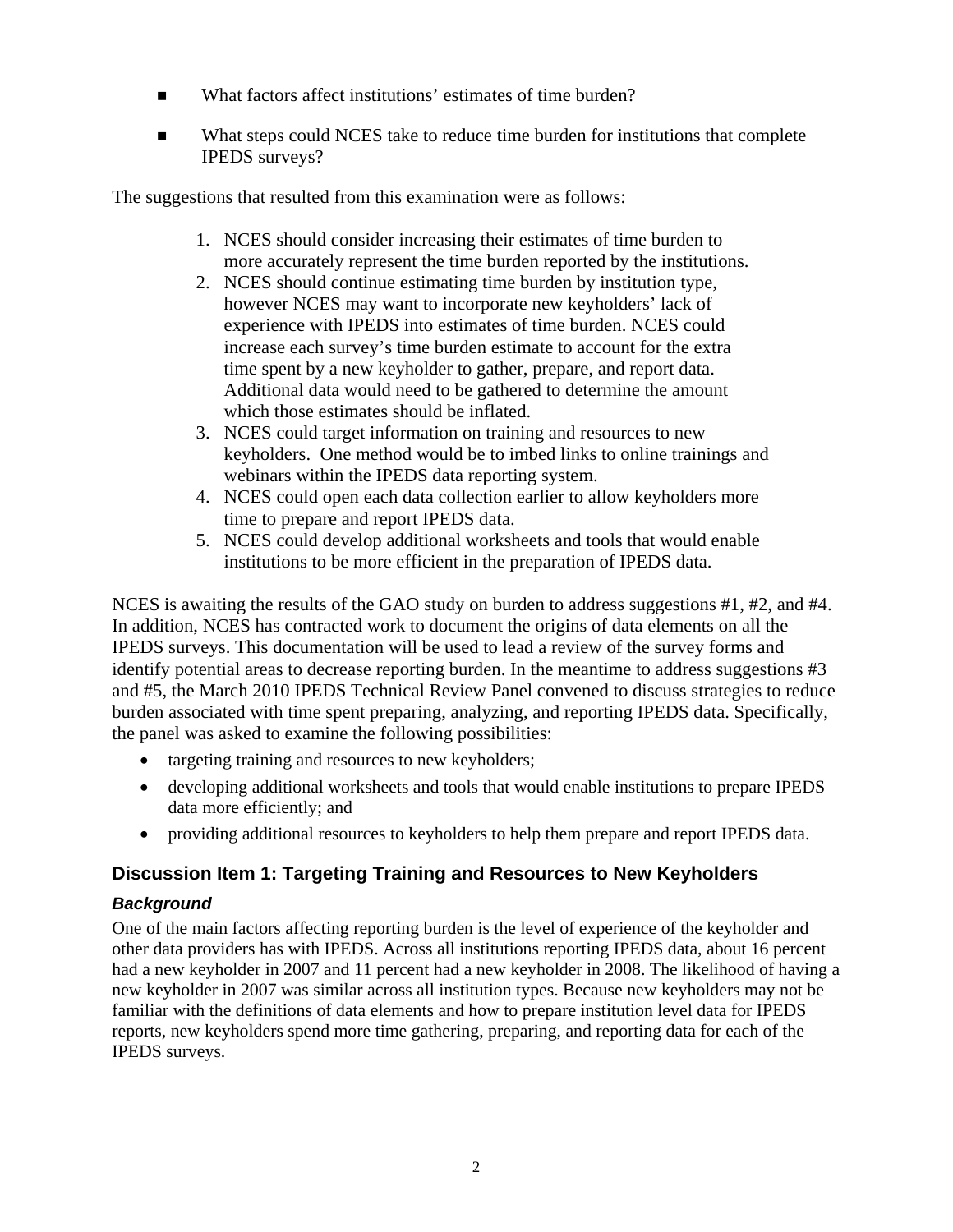Through both collaborative partnerships and its own efforts, the Association for Institutional Research (AIR) sponsors a variety of training opportunities to help keyholders prepare and report IPEDS data. The resources are delivered in two methods:

- 1. *Online tutorials.* Free video tutorials with step-by-step guidance for completing each IPEDS survey are available on the AIR website.
- 2. *Workshops*. AIR and other higher education organizations/units/groups can co-host in-person training sessions on IPEDS reporting.

AIR is in the process of developing a training module specifically targeting new keyholders. The training module contains an overview of IPEDS, the data needed to complete each survey, definitions of the data collected, and areas of frequent confusion. The training focuses on the following questions:

- What is IPEDS?
- Who is responsible for IPEDS reporting?
- What are keyholder responsibilities?
- What data does IPEDS collect?
- What resources are available to the keyholder?

The TRP was asked to consider the appropriate format and delivery of the training module for new keyholders and discuss strategies for providing new keyholders with available information about IPEDS training and resources.

#### *Discussion*

The panel noted that the role of the keyholder varies at each institution. Within the IPEDS universe, the staff members appointed to be keyholders may come from many different departments. In general, keyholders work in the institutional research department; however, not all institutions have institutional research departments. Some institutions assign keyholder responsibilities elsewhere, typically a staff member from the registrar's office or provost's office at larger institutions while at very small institutions even the owner, accountant, or/finance officer have the keyholder responsibility. Further, the level of IPEDS expertise and familiarity with institutional research varies, as does the amount and quality of institutional resources available to keyholders and the amount of time a keyholder can devote to IPEDS. The panel noted that the level of involvement from other departments that assist the keyholder, typically by providing data, is difficult to measure.

The panel agreed that given the varying levels of new keyholders' and other data providers' knowledge and expertise about IPEDS, those with less knowledge and experience would benefit from additional information about the purpose and value of IPEDS data to answer questions such as the following:

- Why do I need to do this?
- Where do the data show up outside my institution?
- What is the link between IPEDS and the "public face" of my institution?

The panel was concerned that providing detailed training for all IPEDS survey components in one module would overwhelm new keyholders with too much information and detail, and would not properly emphasize key IPEDS concepts. The panel agreed that the training should focus on key concepts, rather than provide detailed step-by-step instructions for each survey component. Examples of key concepts include defining the following terms for the survey components indicated: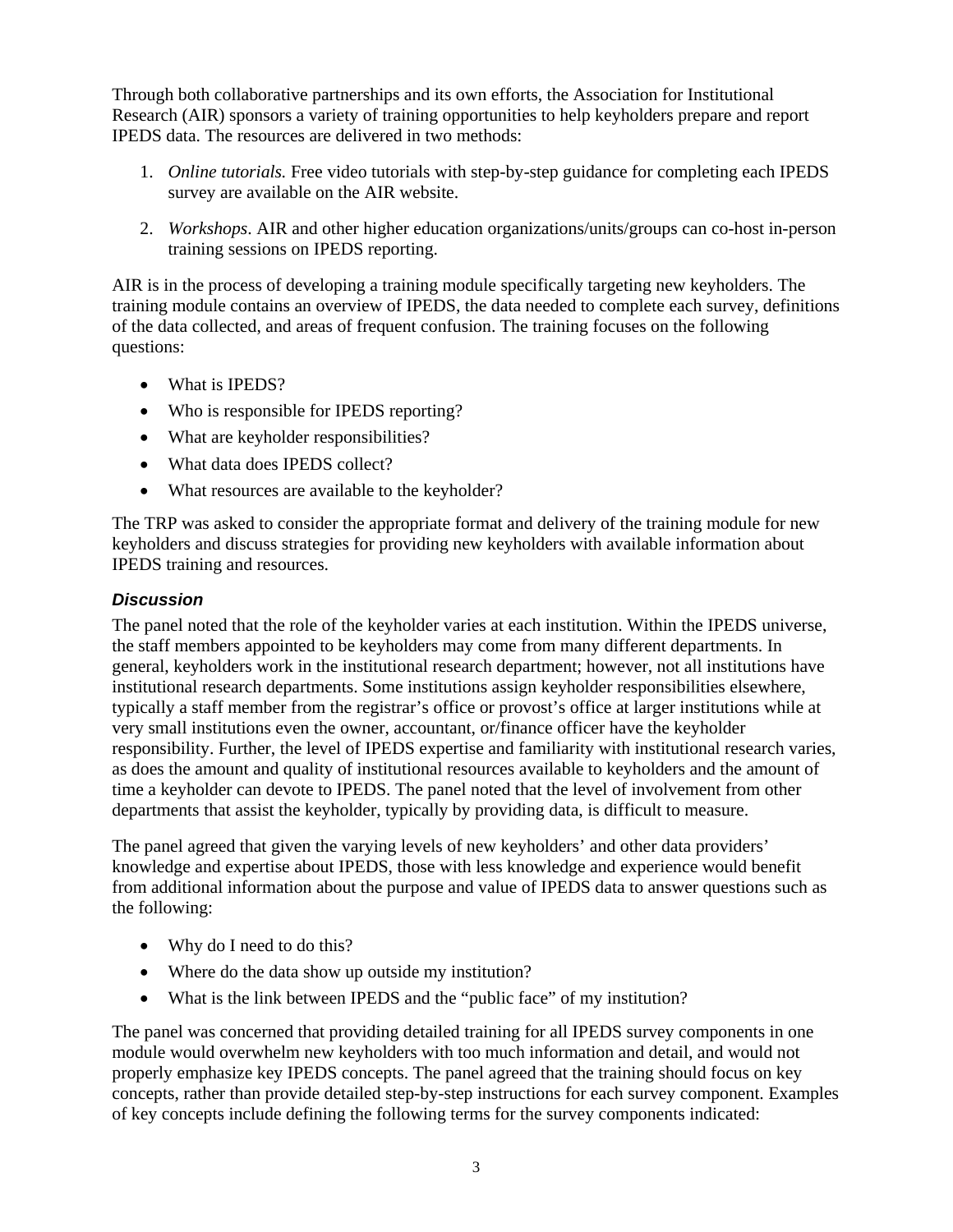- "first-time, full-time student";
- "cohort": and
- "full-time instructional staff".

The panel noted that for more comprehensive *survey-specific* training, keyholders can access the AIR modules already available online. The panel noted that although the keyholder is ultimately responsible for submitting IPEDS reports, collaboration with other departments is often necessary to gather, prepare, and finalize data. When changes are made related to data elements collected in IPEDS additional collaboration between institutional departments is often necessary. The panel noted that keyholders and institutional research offices have different levels of involvement with other data providers, so the panel agreed that the new keyholder training should emphasize the keyholder's responsibility to communicate with additional data providers. Where appropriate, the training should be expanded to include combinations of keyholders and particular specialty groups such as financial aid or finance personnel.

The panel discussed the appropriate delivery method of the new keyholder module and noted that although in-person training is the most expensive format, it can also prove to be the most effective. In-person training is more interactive and offers opportunities for networking. The panel noted the value of AIR regional groups co-hosting in-person training sessions during their annual conferences. However, attending a training in person is not feasible for all new keyholders, so the panel further suggested that AIR develop and make available an online tutorial for new keyholders.

The panel noted that ensuring new keyholders are aware of the training and resources available to them could reduce the burden they face. The panel discussed strategies for communicating training opportunities and agreed that when appropriate, state-level, system-level, and sector-level coordinators should provide training or inform keyholders about AIR training resources and about specific requirements of their state. The panel agreed that coordinators should communicate information about keyholder turnover to NCES. The panel noted that each state has varying levels of coordinator responsibilities and involvement, and many states do not have coordinating responsibilities for all sectors. Thus, not all institutions have a relationship with a coordinator.

## **Discussion Item 2: Developing Additional Worksheets and Tools That Would Enable Institutions to Prepare IPEDS Data More Efficiently**

## *Background*

Another factor affecting time burden is the level of automation used in IPEDS data reporting. Automation refers to using computer software to analyze and prepare data for IPEDS surveys, and upload data into the IPEDS system. Institutions can submit IPEDS data by uploading a delimited text file with all the data elements required for a particular survey. As a result of uploading, keyholders need not manually enter the data on each screen of the IPEDS data collection system, potentially saving time. For those institutions that do not currently upload, NCES explored various aggregation tools that would assist institutions with converting Microsoft Access and/or Microsoft Excel tables into upload files. By offering new tools to institutions, NCES would take additional steps toward reducing burden and would help users prepare data more efficiently.

#### *Discussion*

The panel noted that institution personnel, both keyholders and data suppliers, have a wide variety of expertise and resources. Moreover, the level of automation at institutions varies, and it is not possible to know which keyholders use computer software to aid in preparing and reporting IPEDS data or the sophistication with which this software is used. Likewise, it is difficult to identify institutions that are not highly automated and manually track students for IPEDS reporting. Because institutions and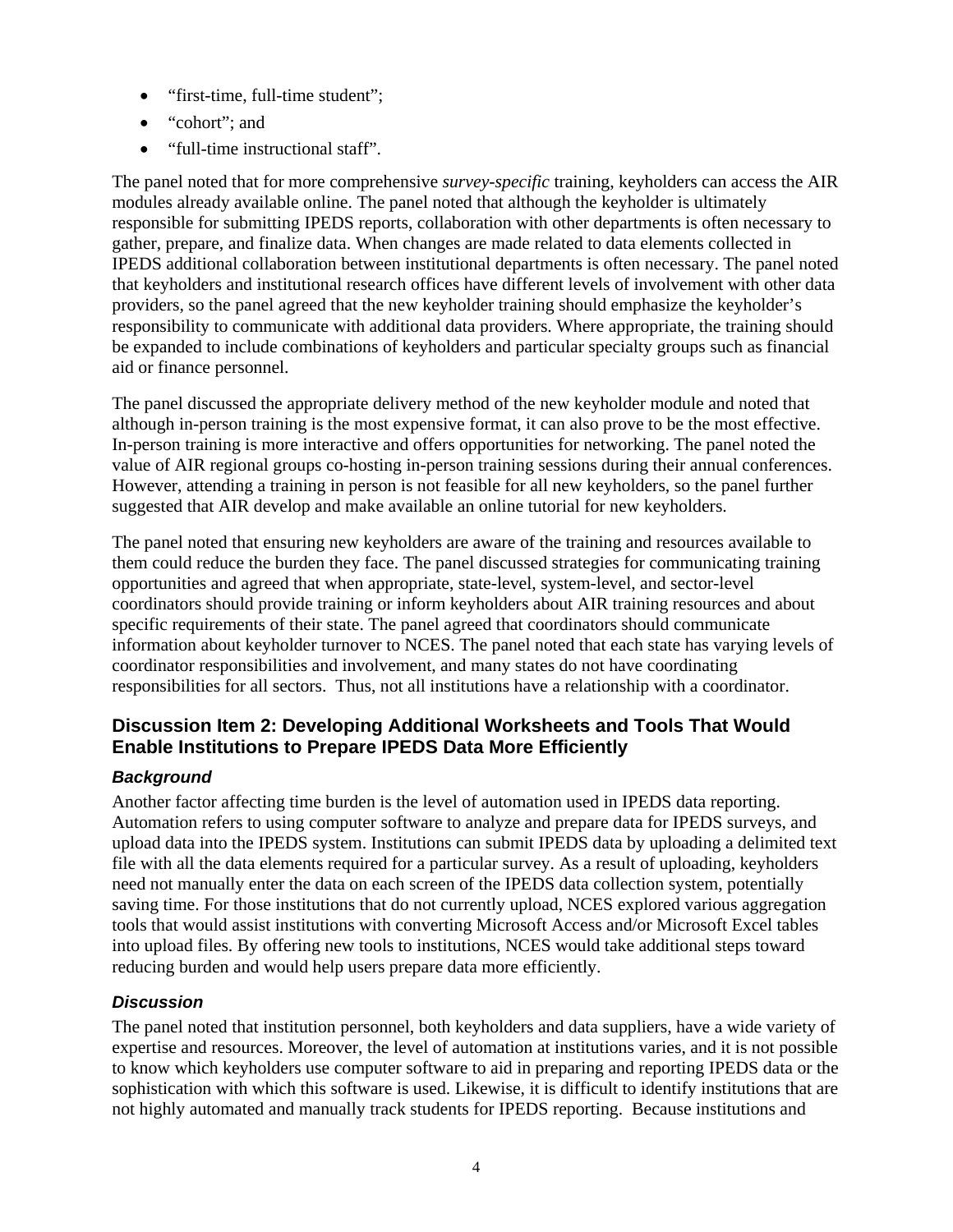states currently use a wide variety of data structures and tools to produce IPEDS reports, the panel agreed that providing one tool may not be sufficient to meet the needs of all institutions.

The panel members discussed the characteristics of institutions that would benefit from an aggregation tool. The panel agreed that institutions with the level of sophistication required to use statistical analysis software to prepare IPEDS reports would likely already be proficient in preparing upload files, and these institutions would not likely benefit from an aggregation tool. The panel also noted that a number of institutions are required to submit unit records to their state system offices and the state system is responsible for aggregating data and uploading the reports to IPEDS. There is little utility for an aggregation tool if the state system prepares unduplicated tables for the institutions and uploads the files into the IPEDS data collection system.

The panel agreed that institutions with access to statistical analysis software would benefit most from a tool that unduplicates student records to produce a file that is aggregated and can be uploaded to the IPEDS data collection system. However, the level of expertise and software resources available varies tremendously, and the panel expressed concern that an aggregation tool may shift the time burden, rather than reduce the burden, for some institutions. Panel members noted the majority of IPEDS surveys, most of the time burden is associated with gathering and preparing data and there is no significant difference in the amount of time required to manually key data versus upload files.

Additional tools might reduce burden if the tools can be made flexible enough to integrate institutional reports and various data structures. The panel agreed that the utility of a tool or tools depends on the context of the institution and the extent to which the institution can benefit from the tool. Consequently, the TRP suggests soliciting additional input and feedback from the larger IPEDS community regarding the feasibility and utility of a new IPEDS aggregation tool.

### **Discussion Item 3: Additional Resources for Keyholders**

#### *Background*

NCES is developing ways to provide more support to keyholders, especially those in their first year of reporting to IPEDS. After registration, new keyholders are sent a welcome email that provides links to AIR's training resources. Beginning with the 2010-11 collection, NCES will mail new keyholders a packet that includes information on how to access a new handbook for keyholders. NCES will make the handbook available in electronic form through the data collection system, where it can be downloaded and printed.

The panel was asked to discuss additional resources to add to the new keyholder packet or to make available online to help new keyholders manage the collection cycle.

#### *Discussion*

The panel suggested that NCES develop an optional work plan to help new keyholders manage the collection cycle from data gathering to data dissemination. The panel discussed appropriate formats and delivery methods for a work plan and agreed that a web-based dashboard application would provide the most utility. The dashboard would provide a centralized access point for locating resources and include a modifiable work plan and calendar that allows keyholders to track their progress in the collection cycle. The panel noted that the calendar and work plan should be adjustable in order to reflect specific state deadlines when applicable.

In addition to helping keyholders streamline information systems and manage deadlines, a dashboard shows the level of effort and time required to report to IPEDS. Institutions with numerous data providers can coordinate with each department and identify any inefficiency.